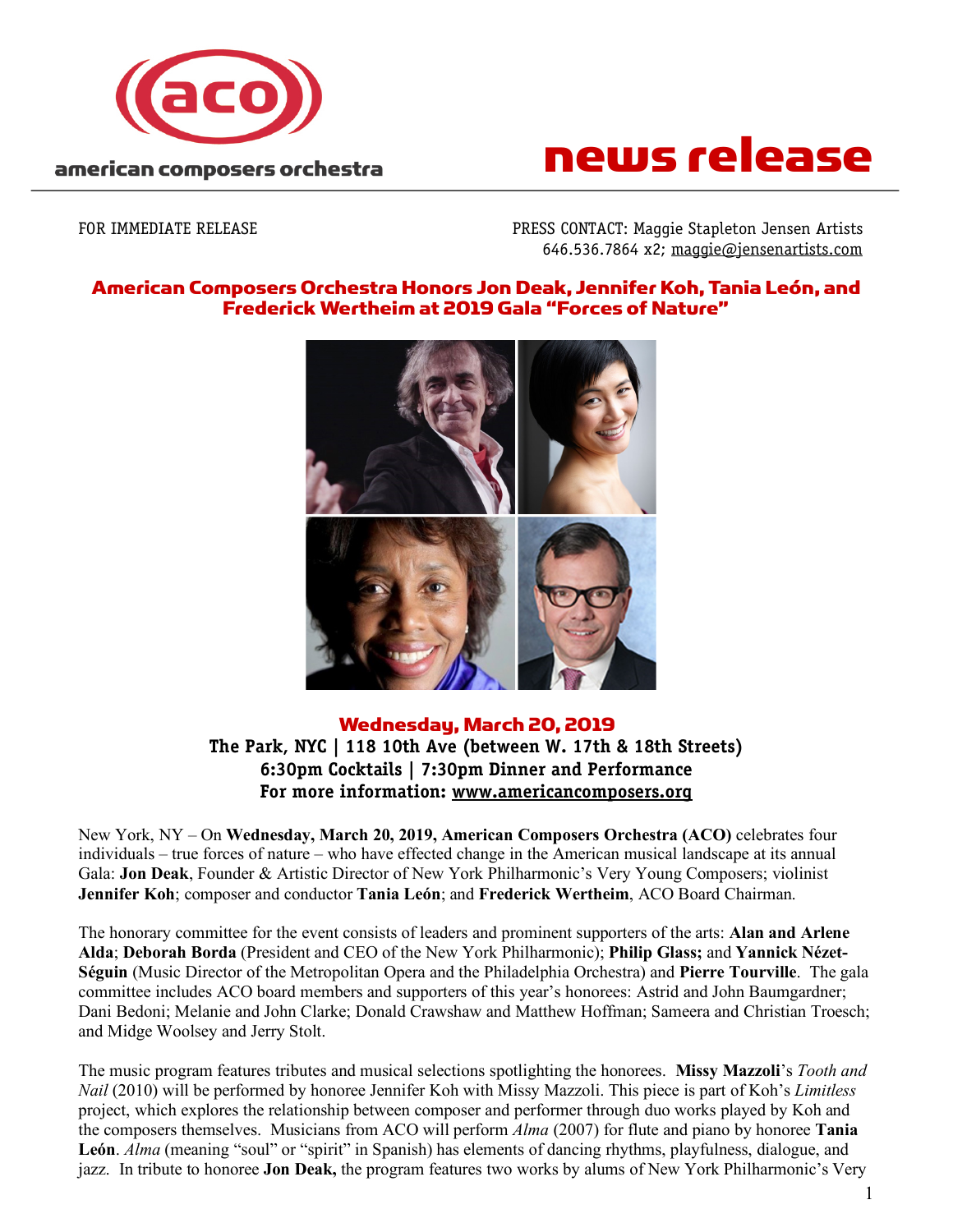Young Composers, Julian Raheb and Che Buford. Originally an art song and heard here in a chamber version, *We Lived Happily During The War* (2018) by **Che Buford** (also an alum of ACO's Compose Yourself program) is set to Ilya Kaminsky's poem of the same title. The poem is a commentary on encountering American deception, and its people's lack of awareness, regarding the war, when he moved from Ukraine to America. *The Heat* by **Julian Raheb** was originally written for mezzo soprano and ensemble for a poem by Hilda Doolittle; it describes a feeling of overwhelming discomfort and wanting to break through the heat.

#### About the 2019 Honorees

**Jon Deak** is Founder and Artistic Director of the Very Young Composers of the New York Philharmonic, an international, award-winning program he founded in 1995 in which children in grades 4–9 compose and orchestrate their own music to be performed by the New York Philharmonic and many other orchestras and ensembles. Under his leadership the New York Philharmonic has given more than 100 World Premieres of works written and orchestrated by children 13 years of age and under, and the program has spread to 60 locations on four continents. Also a prominent instrumentalist, Deak was Associate Principal Bass of the New York Philharmonic for many years. As a composer, he has written more than 300 works, and his music has been performed by orchestras such as the Chicago and National Symphony Orchestras and the New York Philharmonic. His Concerto for String Quartet and Orchestra, *The Headless Horseman of Sleepy Hollow*, was nominated for a Pulitzer Prize in 1992. His music can also be heard on several television series and numerous recordings.

Violinist **Jennifer Koh** is recognized for intense, commanding performances, delivered with dazzling virtuosity and technical assurance. A forward-thinking artist, she is dedicated to exploring a broad and eclectic repertoire, while promoting diversity and inclusivity in classical music. She has expanded the contemporary violin repertoire through a wide range of commissioning projects, and has premiered more than 70 works written especially for her. Her quest for the new and unusual, sense of endless curiosity, and ability to lead and inspire a host of multidisciplinary collaborators, truly set her apart. Koh's critically acclaimed series include *The New American Concerto*, an ongoing, multi-season commissioning project that explores the form of the violin concerto and its potential for artistic engagement with contemporary societal concerns and issues through commissions from a diverse collective of composers; *Limitless* which explores the relationship between composer and performer through duo works played by Koh and the composers themselves; *Bridge to Beethoven*, in which she joins pianist Shai Wosner in pairing Beethoven's violin sonatas with new works inspired by them; *Bach and Beyond*, which traces the history of the solo violin repertoire from Bach's sonatas and partitas to pieces by  $20^{th}$ - and  $21^{st}$ -century composers; and *Shared Madness*, comprising short works that explore virtuosity in the 21<sup>st</sup> century, commissioned from over 30 composers. Named *Musical America's* 2016 Instrumentalist of the Year, Koh has won the International Tchaikovsky Competition in Moscow, Concert Artists Guild Competition, and an Avery Fisher Career Grant. She has a BA in English literature from Oberlin College and studied at the Curtis Institute, where she worked extensively with Jaime Laredo and Felix Galimir. She is the Artistic Director of *arco collaborative*, an artist-driven nonprofit that fosters a better understanding of our world through a musical dialogue inspired by ideas and the communities around us.

**Tania León**, (b. Havana, Cuba) is highly regarded as a composer and conductor and recognized for her accomplishments as an educator and advisor to arts organizations. She has been profiled on ABC, CBS, CNN, PBS, Univision, Telemundo, and independent films. She has been commissioned and performed by orchestras and new music ensembles across the United States and the world. Most recently she has been writing the opera, *The Little Rock Nine*, with a libretto by Thulani Davis, and historical research by Henry Louis Gates, Jr., commissioned by the University of Central Arkansas's College of Fine Arts and Communication. She has collaborated with authors and directors including John Ashbury, Margaret Atwood, Rita Dove, Jamaica Kincaid, Mark Lamos, Julie Taymor, and Derek Walcott. León has appeared as guest conductor with orchestras in France, Spain, Switzerland, Colombia, Mexico, South Africa, and the United States. A founding member of the Dance Theatre of Harlem, León instituted the Brooklyn Philharmonic Community Concert Series, co-founded the Sonidos de las Américas festivals with the American Composers Orchestra, and served as Latin American Advisor to the American Composers Orchestra and New Music Advisor to the New York Philharmonic. She is the founder and artistic director of Composers Now Festival and the Composers Now organization. A Professor at Brooklyn College since 1985 and at the Graduate Center of CUNY, she was named Distinguished Professor of the City University of New York in 2006. Honors and laureates include New York State Governor's Lifetime Achievement Award (1998), induction into the American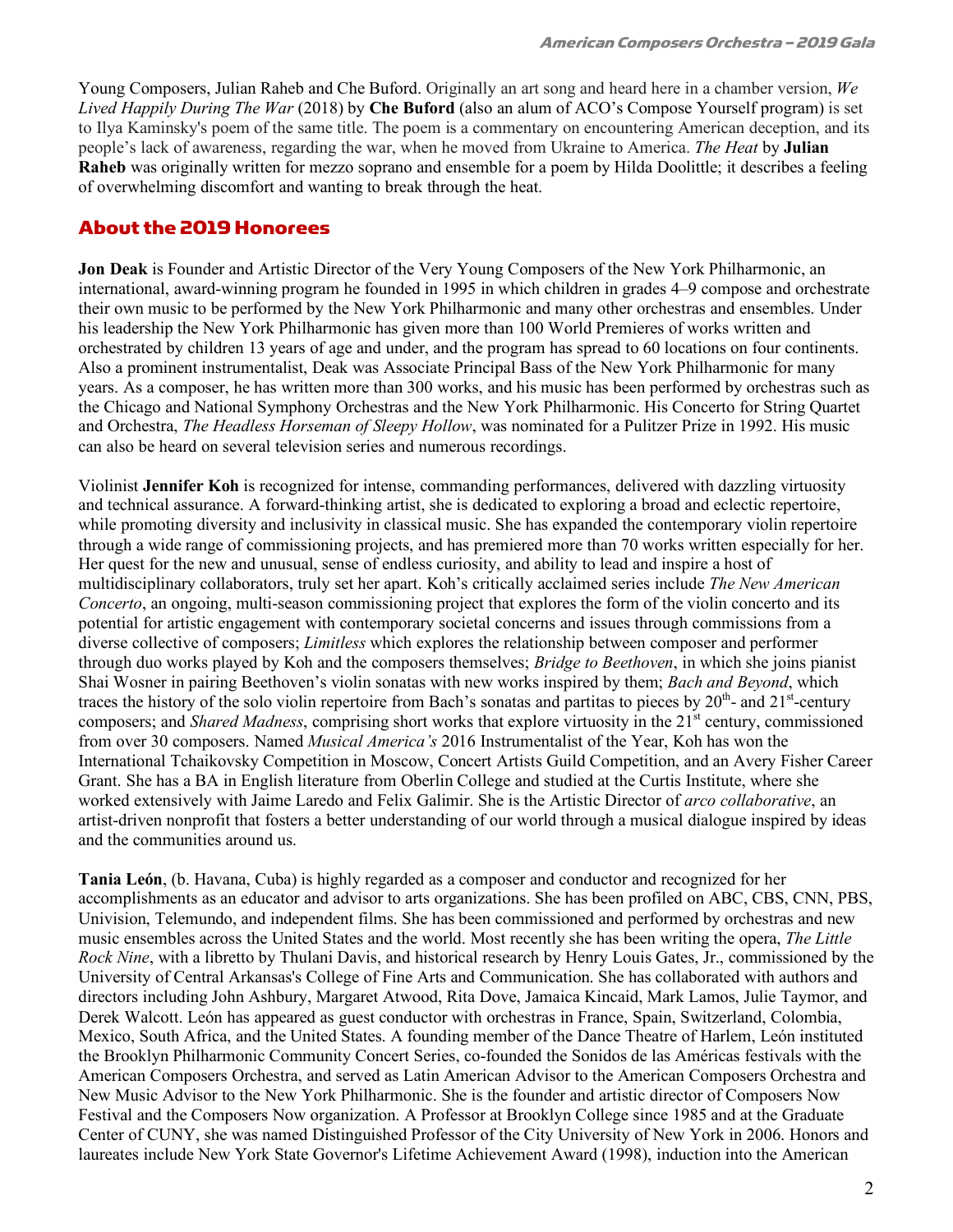Academy of Arts and Letters (2010), a Grammy nomination and a Latin Grammy nomination (2012), the ASCAP Victor Herbert Award (2013), United States Artists Fellowship (2018), and induction into the American Academy of Arts and Sciences (2018).

**Frederick Wertheim** is a partner in the international law firm Sullivan & Cromwell LLP, with a practice focused on the regulation of broker-dealers investment managers. He graduated from Harvard College, where he majored in music, in 1982 and then moved to Morocco to teach music at the American School of Tangier. The resulting insight into his limited capabilities as either a musician or a teacher led him two years later to New York University School of Law, where he was an editor of the law review, and he started at Sullivan  $\&$  Cromwell upon graduation in 1987. Wertheim is also a member of the board of directors of Peoples' Symphony Concerts, which has presented concerts by renowned artists to audiences of limited means since 1900, and he was a founding board member of The Martina Arroyo Foundation, which provides comprehensive training for the performance of operas. He joined the ACO board in 2007 and has served as chair since 2015.

#### About the Composers

**Che Buford** is a violinist and composer born in Brooklyn, New York in 2000. Buford started playing the violin at the age of 10 and started formally training in composition during his sophomore year of high school. He participated in the InterSchool Orchestra, The Usdan Center for the Creative & Performing Arts, The National Youth Orchestra II, The Juilliard MAP Program, The American Composers Orchestra Compose Yourself! program, and The Manhattan School of Music Pre-College. He has performed in venues such as Carnegie Hall, Symphony Space and the Kimmel Center where he played alongside the Philadelphia Orchestra. Some career highlights include playing background for Grammy award winning artist Esperanza Spalding and having the New York Philharmonic perform his original composition, "If We Must Die" on their Young People's Concerts in 2018. Buford is currently on a full scholarship pursuing his BM in violin performance while studying composition at the Boston Conservatory at Berklee.

**Missy Mazzoli**, a leading woman on the contemporary music scene, composes music that inhabits an exquisite, mysterious, and "consistently inventive" (*New York Times*) sound-world that melds indie-rock sensibilities with formal training from Louis Andriessen, David Lang, Aaron Jay Kernis, Richard Ayres, and others. She is currently Mead Composer-in-Residence with the Chicago Symphony Orchestra, where she is responsible not only for composing new works but for curating the adventurous Music Now series. Earlier this season she was named one of the first women in history to be commissioned by the century-old Metropolitan Opera, a glass-shattering milestone. Her music has a broach reach, having been performed by BBC Symphony, Kronos Quartet, JACK Quartet, Eighth Blackbird, LA Opera, Los Angeles Philharmonic, Minnesota Opera, Roomful of Teeth, and Opera Philadelphia, among others, and has been featured at numerous festivals including the BBC Proms, Bang on a Can Marathon, PROTOTYPE Festival, Ecstatic Music Festival, the Cabrillo Festival (Santa Cruz), and the Gaudeamus Festival (Amsterdam). She has garnered significant acclaim in recent years for her operas: *Breaking the Waves---*based on the eponymous and controversial Lars von Trier film and written with librettist Royce Vavrek--- was commissioned by Opera Philadelphia with Beth Morrison Productions and was both awarded the inaugural Award for Best New Opera by the Music Critics Association of North America and hailed as "among the best twenty-first-century American operas yet produced" by *Opera News*. Mazzoli and Vavrek's follow-up chamber opera, *Proving Up*, a cautionary tale centered around a post-Civil War family during Nebraska's land rush, was equally successful in DC, Omaha, and New York. Mazzoli is currently on the composition faculty of the Mannes College of Music, a division of the New School, and a co-founder of Luna Composition Lab, a mentorship program for young femaleidentifying composers with the Kaufman Center. An active pianist, Mazzoli performs with Victoire, an "all-star, all-female quintet" (*Time Out New York*) she founded, which is dedicated exclusively to her own compositions.

**Julian Raheb,** age 13, has been studying piano at the Brooklyn Conservatory since 2010. He won first place in the Hispanic Youth Showcase in 2017 at age 11, in 2015 at age 9, and in 2014 at age 8. The competitions are performed live to a panel of judges and an audience at NJPAC and broadcast to over 1.5 million worldwide viewers. On April 6, 2018, Raheb was featured as a composer/pianist on Fox 5 6pm News by 30-time Emmy Award winning anchor Ernie Anastos. On April 8, 2018, The Regina Opera Company premiered 3 of his compositions with Raheb playing piano. In April 2018, he was interviewed for a full-page feature in The Brooklyn Paper, The Park Slope Courier and other newspapers. Julian performs at many gala events including Rutgers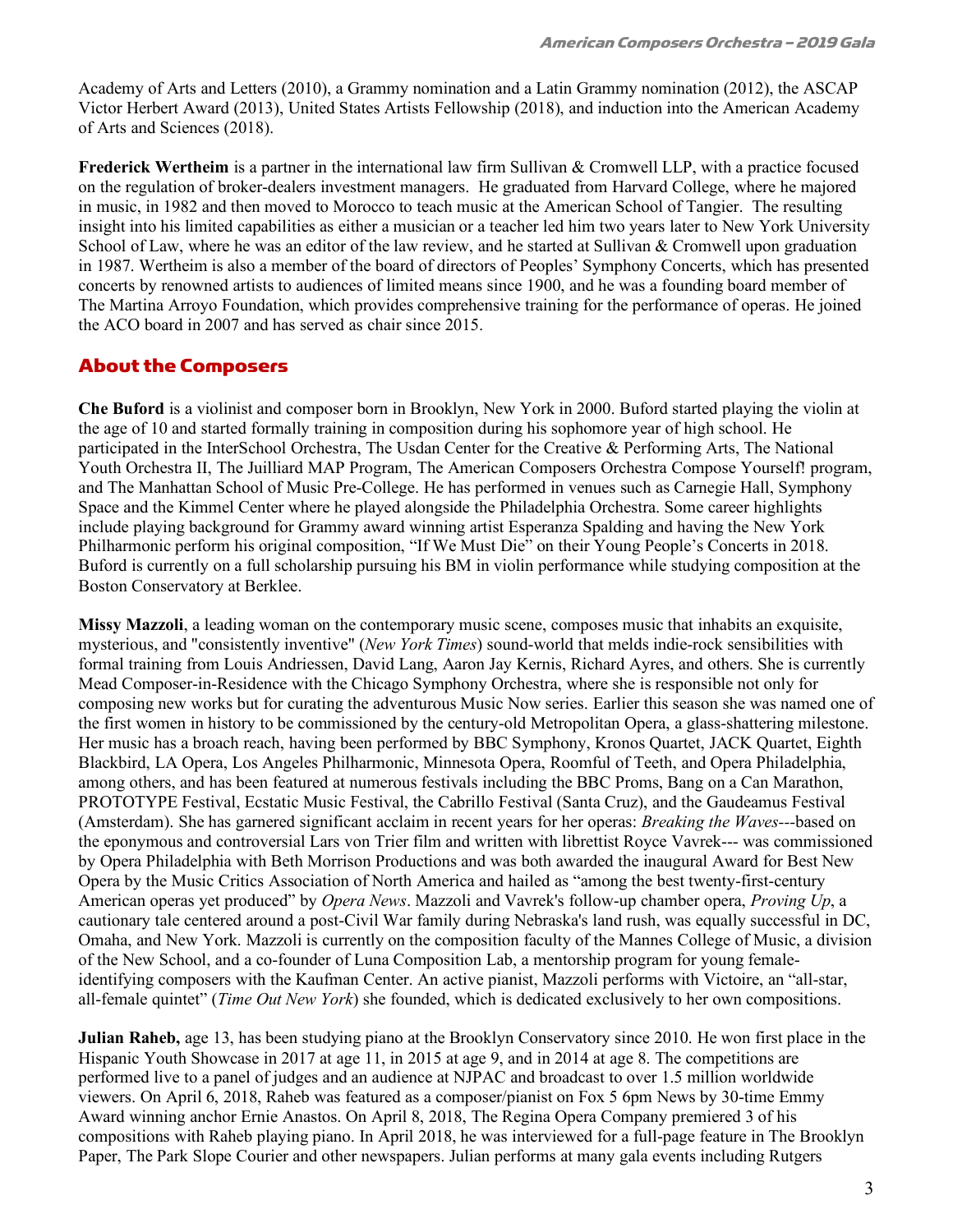University for the 250th anniversary, the 30th Anniversary of the Hispanic Youth Showcase, the 80th anniversary of Goya Foods and Newark Public Library for the 350th anniversary of the City of Newark, attended by NJ mayors, US Senators, UN Ambassadors, and members of congress. At age 9, Raheb was chosen to participate in the NY Philharmonic's Very Young Composers Program, under Jon Deak. He has composed for many ensembles and is working on a piece for full orchestra. Raheb is a talented visual artist and for 3 years in a row, has won a city-wide, 6th to 12th grade school competition sponsored by Art Connection (2016, 2017 and 2018). His works are on display at midtown Hedge Fund offices.

# Upcoming ACO Concert Details

**Thursday, April 11, 2019 at 7:30pm:** *Where We Lost Our Shadows* Zankel Hall at Carnegie Hall | 57th St. and 7th Ave., NYC Tickets & Information: www.carnegiehall.org

George Manahan, music director and conductor Helga Davis, vocalist Ali Sethi, vocalist Shayna Dunkelman, percussion Khaled Jarrar, videographer

MORTON FELDMAN: Turfan Fragments (1980) GLORIA COATES: Symphony No. 1, "Music on Open Strings" (1973) DU YUN: Where We Lost Our Shadows (N.Y. Premiere, co-commissioned by ACO, Carnegie Hall, The Kennedy Center, Southbank Centre, and Cal Performances)

ACO's next concert at Carnegie Hall will be **April 11, 2019**. The orchestra will give the U.S. premiere of Pulitzer Prize-winnner **Du Yun's** and visual artist Khaled Jarrar's *Where We Lost Our Shadows*, a new multidisciplinary work for orchestra, film, and vocalists, co-commissioned by ACO, Carnegie Hall, The Kennedy Center, Southbank Centre, and Cal Performances and supported by **ACO's Commission Club**. This is ACO's second commission from Du Yun, who created her piece *Slow Portraits* during ACO's coLABoratory research and development program in 2013. Du Yun and Jarrar are creating *Where We Lost Our Shadows* in response to film captured by Ramallah-based Palestinian visual artist **Khaled Jarrar**, which documents the refugee crisis in Europe. The piece will be performed by ACO with singer **Helga Davis**, Pakistani Qawwali singer **Ali Sethi**, and percussionist **Shayna Dunkelman**, with visuals by Jarrar. The concert also includes **Gloria Coates' Symphony No. 1**, "Music on Open Strings," from 1973, and **Morton Feldman**'s 1980 work *Turfan Fragments*, inspired by a series of fragments of knotted carpets from the third and sixth centuries which were discovered in the Silk Road region.

## About ACO

American Composers Orchestra (ACO) is dedicated to the creation, celebration, performance, and promotion of orchestral music by American composers. With commitment to diversity, disruption and discovery, ACO produces concerts, K-12 education programs and emerging composer development programs to foster a community of creators, audience, performers, collaborators, and funders.

ACO identifies and develops talent, champions established composers as well as those lesser-known, and increases regional, national, and international awareness of the infinite variety of American orchestral music, reflecting gender, ethnic, geographic, stylistic, and temporal diversity. To date, ACO has performed music by 800 American composers, including over 350 world premieres and newly commissioned works. ACO recordings are available on ARGO, CRI, ECM, Point, Phoenix USA, MusicMasters, Nonesuch, Tzadik, New World Records, InstantEncore.com, Amazon.com and iTunes.

In the 2017-2018 season, ACO presented two concerts at Carnegie Hall's Zankel Hall, coproduced the NY premiere of the acclaimed opera *Fellow Travelers* in collaboration with the PROTOTYPE Festival, and celebrated its 40th Anniversary Season with a gala concert at the Rose Theater at Lincoln Center. On the gala concert, the New York Times noted, "this essential ensemble has helped define what it means to be American in 2017,